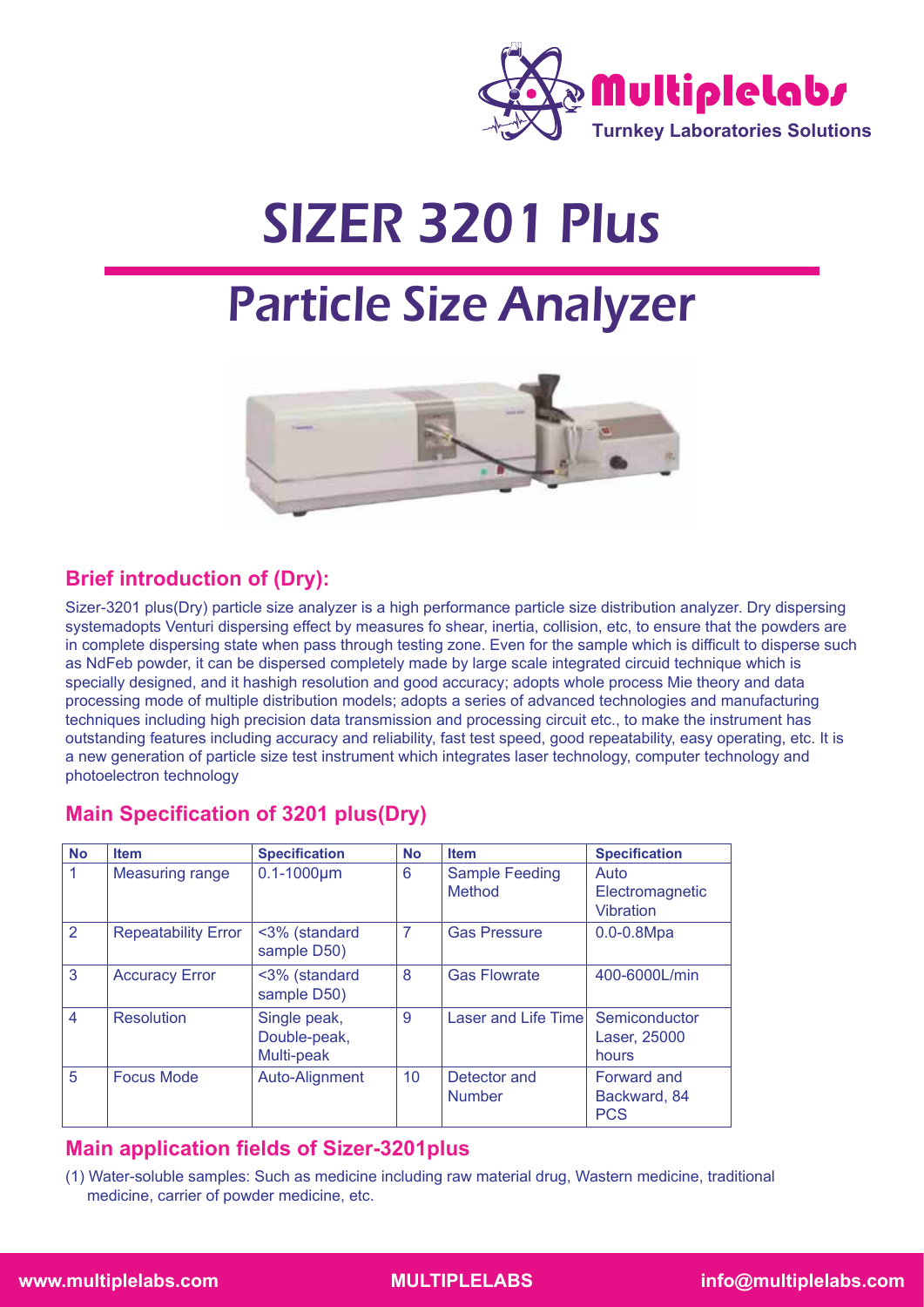

- (2) Samples which physical and chemical changes will occur under the influence of water: Such as cement, starch, coffee, salt, alkali, flavouring, chemical products, etc.
- (3) Samples which are hardly dispersed by wet dispersing: Such NdFeB powder, soft magnetic powder, permanect magnetic powder
- (4) Others: Other samples which are not suit for dispersing by liquid.

## **Good repeatability:**

- (1) reasons for good repeatability: a) Laser, detector and signal trasmission system are stable and reliable. b) Stable and effective dispersing system. c) Automatic alignment system keeps the instrument always in optimum condition. d) Sampling rate can reach 3500 times/second, and mass data can effectively reduce the influence of repeatability caused by little abnormal data.
- (2) Repetability verification example: a) Repeatability of continuous test for same sample

**Kindly reminder: About Repetability Repeatability is primary index of particle size analyzer. It is worthless for particle size analyzer if repeatability is not good. Repeatability is related to the instrument, also, related to the operator, voltage, water quality and interference. It is a reflecting of integrated factors.**

#### b) Repeatability of re-sampling teas





### **Good accuracy:**

- (1) Reasons for good accuracy: a) Adopts semi-conductor laser of stable output, good monochromaticity and high efficiency which improves the precision of measurement greatly. b) the number of photodetectors reach 84 pcs, plus high performance software, can carry out auto test accurately no matter it is single peak, double-peak sample. c) Complete sample preparation system includes circulation, ultrasonic dispersing, stirring, auto water supply, etc. d) Use standerd sample to verify and result is identical with value.
- (2) Examples for multiple verifications of accurecy a) Accuracy which approved by national Accreditation:Satisfied.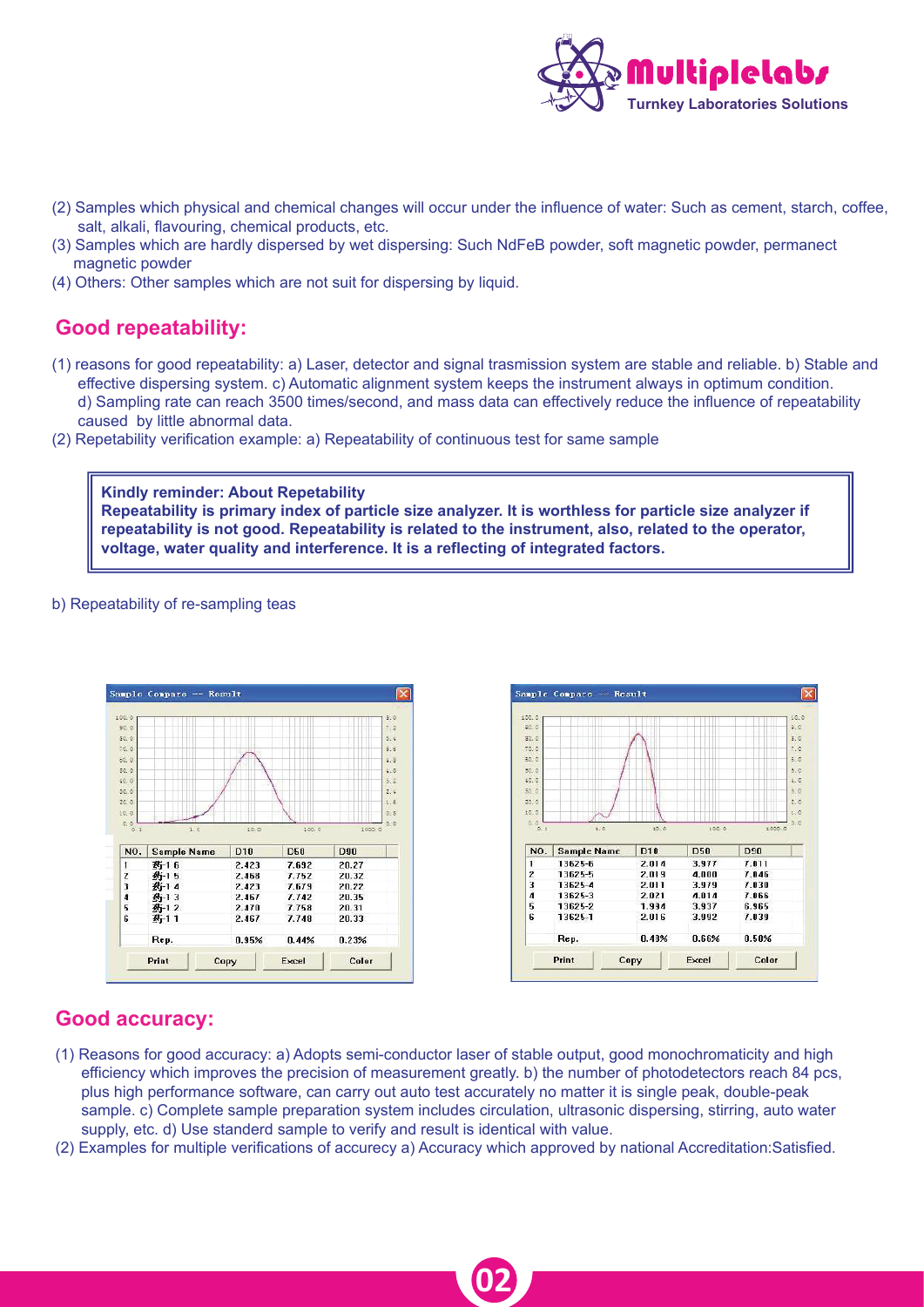

| <b>Letter of Notice for Ability Verification Plan Results</b>                                                                                                          |           |                                |                                      |                                    |                             |  |  |
|------------------------------------------------------------------------------------------------------------------------------------------------------------------------|-----------|--------------------------------|--------------------------------------|------------------------------------|-----------------------------|--|--|
| Test Item                                                                                                                                                              | Sample    | <b>Lab Result</b><br>$(\mu m)$ | <b>Designated Value</b><br>$(\mu m)$ | <b>Deviation</b><br>Percentage (%) | Result<br><b>Evaluation</b> |  |  |
| <b>Main Diameter</b>                                                                                                                                                   | 2017FT-A1 | 13.55                          | 14.06                                | $-3.6$                             | <b>Satisfied</b>            |  |  |
| $D_{\text{Mean}}$                                                                                                                                                      | 2017FT-A2 | 12.26                          | 12.55                                | $-2.3$                             | <b>Satisfied</b>            |  |  |
| <b>Median Diameter</b>                                                                                                                                                 | 2017FT-A1 | 13.49                          | 14.04                                | $-4.1$                             | <b>Satisfied</b>            |  |  |
| $D_{50}$                                                                                                                                                               | 2017FT-A2 | 12.27                          | 12.54                                | $-2.2$                             | <b>Satisfied</b>            |  |  |
| Note: if absolute value of deviation percentage is less than or equal to 10%, it is satisfied result: if absolute<br>value is more than 10%, it is unsatisfied result. |           |                                |                                      |                                    |                             |  |  |

b) Compare with test results of overseas advanced laser Partical size analyzer: Good consistency.

| MedicineA      | D <sub>10</sub> | D50   | D90    |
|----------------|-----------------|-------|--------|
| <b>Malvern</b> | 1.318           | 7.202 | 17.810 |
| <b>Sizer</b>   | 1.342           | 7 146 | 18.570 |



| Lactose      | D <sub>10</sub> | D50    | D90    |
|--------------|-----------------|--------|--------|
| Malvern      | 39.890          | 60.499 | 91.083 |
| <b>Sizer</b> | 38.880          | 62.480 | 90.140 |



c) Use Sizer standerd sample to verify accuracy and test value is indentical with standerd value.



## **Good quality, easy operation and liability exemption service:**

- (1) Reasons for low failure rate: a) Use international stansard materials and famous brand or imported components such as imported optical fiber semiconductor laser, imported Fourier lens, integrated circuid that can be traced. Have continuous 48-hour aging test before leaving the factory. c) Use advanced technologies to guarantee the quality such as anti-dry ultrasonic, auto alignment, dew point temperature detecting and abrasive tools, etc d) passed CE, FDA 21 CFR Part 11 and ISO9001- 2008 Certification.
- (2) Easy operation: Auto test, auto alignment, continuous testing, conversion of report format, etc. It will take only ten minutes to learn and the result will not be affected because of different operators. Auto alignment system can ensure that light path always in optimum condition which nakes the test more accurate.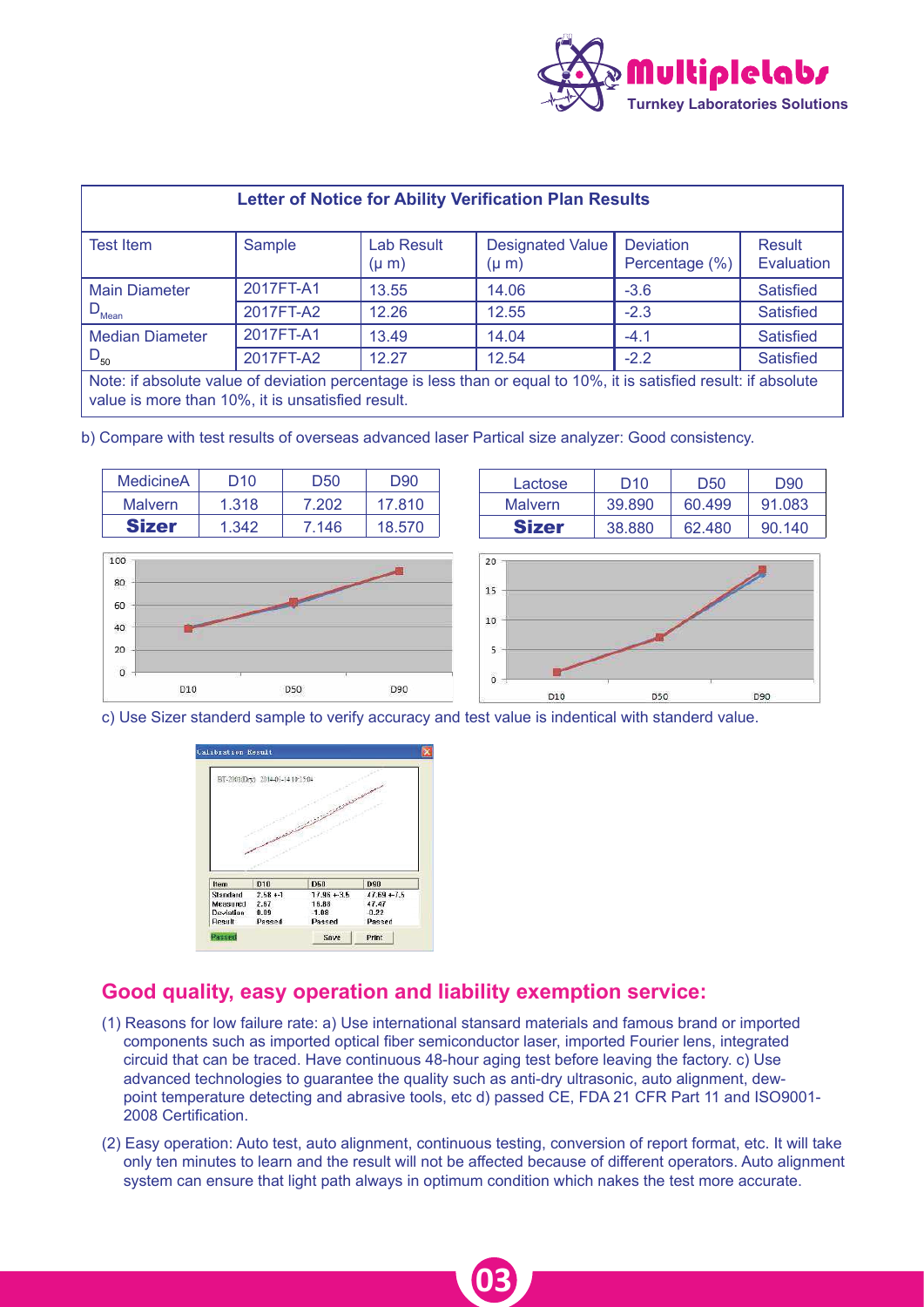



(3) Commitments for free liability exemption service: Free liability exemption warranty one year. Within, arrival in 24 hours, door-to door service, visit at fixed period, regular call back service from 30 professional after-sales service engineers and supply spare parth at cost price in the long term.



## **Unique technology and reliable quality**

(1) Unique dry dispersing technolohy: It adopts dry dispersing system which is uniquely designed the measures of shear inertia, collision etc. to ensure that the powders are in completely dispersing state when pass test window. It adopts oil free and silent air compressor with high efficient water filter to huarantee that pure compressed air is produced. Meanwhile, it has the advantages of low noise, auto start, auto stop, long running time, etc.



**04**

(2) Auto alignment technology: Auto alignment individually invented by Analytical is composed od stepping motor, precise guide rail, subdivision controller and software system. Its function is to let the center point of photodetector which is installed on it always keep optimum location, to guarantee accuracy and precision of the measurement.

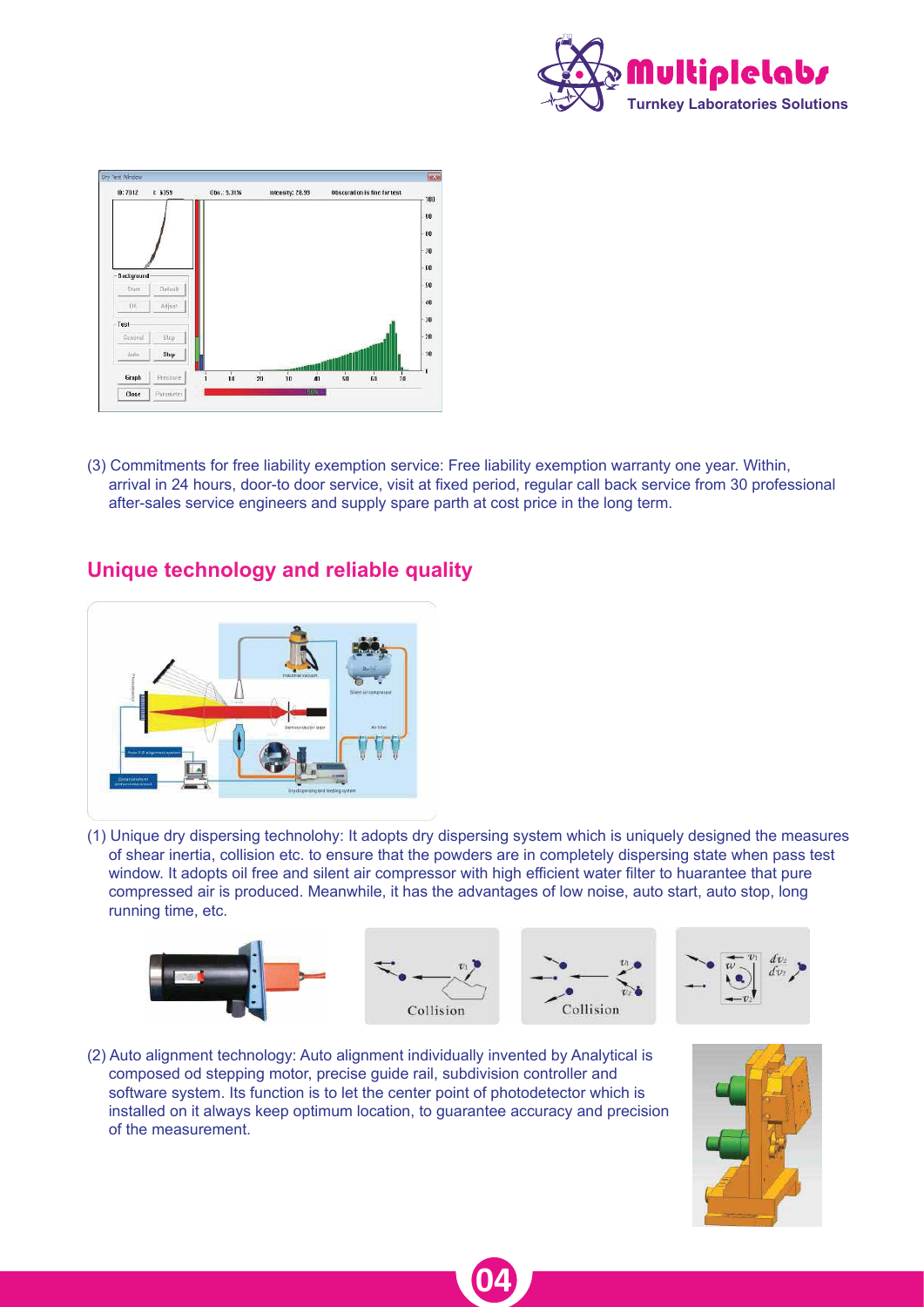

(3) Software system: The functions of the software system for Sizer-3201 plus 9(Dry) are very powerful. Herein, Only list the conversion of report format for example. Just click Excel, PDF, Copy and Export button, the conversion of report format can be realized. It is convenient for communication such as email, etc. The system has saved optical parameters of hundreds, and almost covers all common sasmples, to eansure that the test result is more accurate.

| 64                | × | <b>Table</b> | Graph   Typical Result   Residual Value Graph |                 |                |                      |              |  |
|-------------------|---|--------------|-----------------------------------------------|-----------------|----------------|----------------------|--------------|--|
| 5#<br>4#          |   | NO.          |                                               | Sizefuml        | Diff(%)        | Cumu <sup>[54]</sup> | ۰            |  |
| 3#                |   | ı            |                                               | $0.100 - 0.111$ | 0.00           | 0.00                 |              |  |
| 2#                |   | Ž            |                                               | $0.111 - 0.123$ | 0.00           | 0.00                 |              |  |
| 1#                | в | 3            |                                               | $0.123 - 0.137$ | 0.00           | 0.00                 |              |  |
| $64 - 5$          |   | 4            |                                               | $0.137 - 0.153$ | 0.00           | 0.00                 |              |  |
| $62 - 4$          |   | 5            |                                               |                 | 0.00           | 0.00                 |              |  |
| $64 - 3$          |   | Б            | $0.153 - 0.170$<br>$0.170 - 0.190$            |                 |                |                      |              |  |
| $64 - 2$          |   | 7            |                                               |                 | 0.00<br>0.00   | 0.00                 |              |  |
| $64 - 1$          |   |              |                                               | $0.190 - 0.211$ |                | 0.00                 |              |  |
| 54.5              |   | Ŕ            |                                               | $0.211 - 0.235$ | 0.00           | 0.00                 |              |  |
| $52 - 4$          |   | 9            |                                               | $0.235 - 0.262$ | 0.00           | 0.00                 |              |  |
| $54 - 3$          |   | 10           |                                               | $0.262 - 0.291$ | 0.00           | 0.00                 |              |  |
| $54 - 2$          |   | 11           |                                               | $0.291 - 0.324$ | 0.00<br>0.00   | 0.00                 |              |  |
| $54 - 1$          |   | 12           |                                               | $0.324 - 0.361$ |                | 0.00                 |              |  |
| $48 - 5$          |   | 13           |                                               | $0.361 - 0.402$ | 0.00           | 0.00                 |              |  |
| $4k - 4$          |   | 14           |                                               | $0.402 - 0.447$ | 0.00           | 0.00                 |              |  |
| $\bullet$<br>m    |   | 15           |                                               | $0.447 - 0.498$ | 0.00           | $n \text{nn}$        | $\checkmark$ |  |
| Database Setup    |   |              | <b>Typical Result</b>                         |                 |                |                      |              |  |
| History<br>Select |   |              | D10-11.51um                                   | D50=51.10um     |                | D98=161.5um          |              |  |
|                   |   |              | D97=229.7um                                   |                 | DJ3,2J=22.48um | 2.000um:0.91%        |              |  |

(4) Reliable dry feeding system: The operations of Sizer-3201plus dry feeding system which matches Sizer-3201 plus (Dry). Including sample feeding, gas feeding, pressure test, sample collection, ect,.are controlled by computer uniformly. The operations are completed automatically according to the procedures set in advance and convenient for operating.

## **Laser Particle Size Analyzer(Wet)**



## **Introduction of (Wet):**

particle size analyzer is an intelligence dry and liquid dual-purpose particle size analyzer. Dry dispersing system adopts Venturi dispersing effect, through the measures of shear, inertia, coll ision, etc. to ensure that the powders are in complete dispersing state when pass test window. It adopts aerodynamics technology to prevent the lens from pollution and has outstanding characteristics of accuracy and good reliability, good repeatability, easy operation, fast test speed, etc. It is high performance dry particle size laboratories of colleges and universities as well as research institutes to use.

**05**

## **Repeatability:**

Excellent repeatability is a eved thanks to:

- (1) Laser, detector and signal transmission system are stable and reliable.
- (2) Consistent and effective dispersing system.
- (3) Automatic alignment keeps the instrument always in optimum condition.
- (4) Sampling rate up to 3500 times/second ensures outstanding repeatability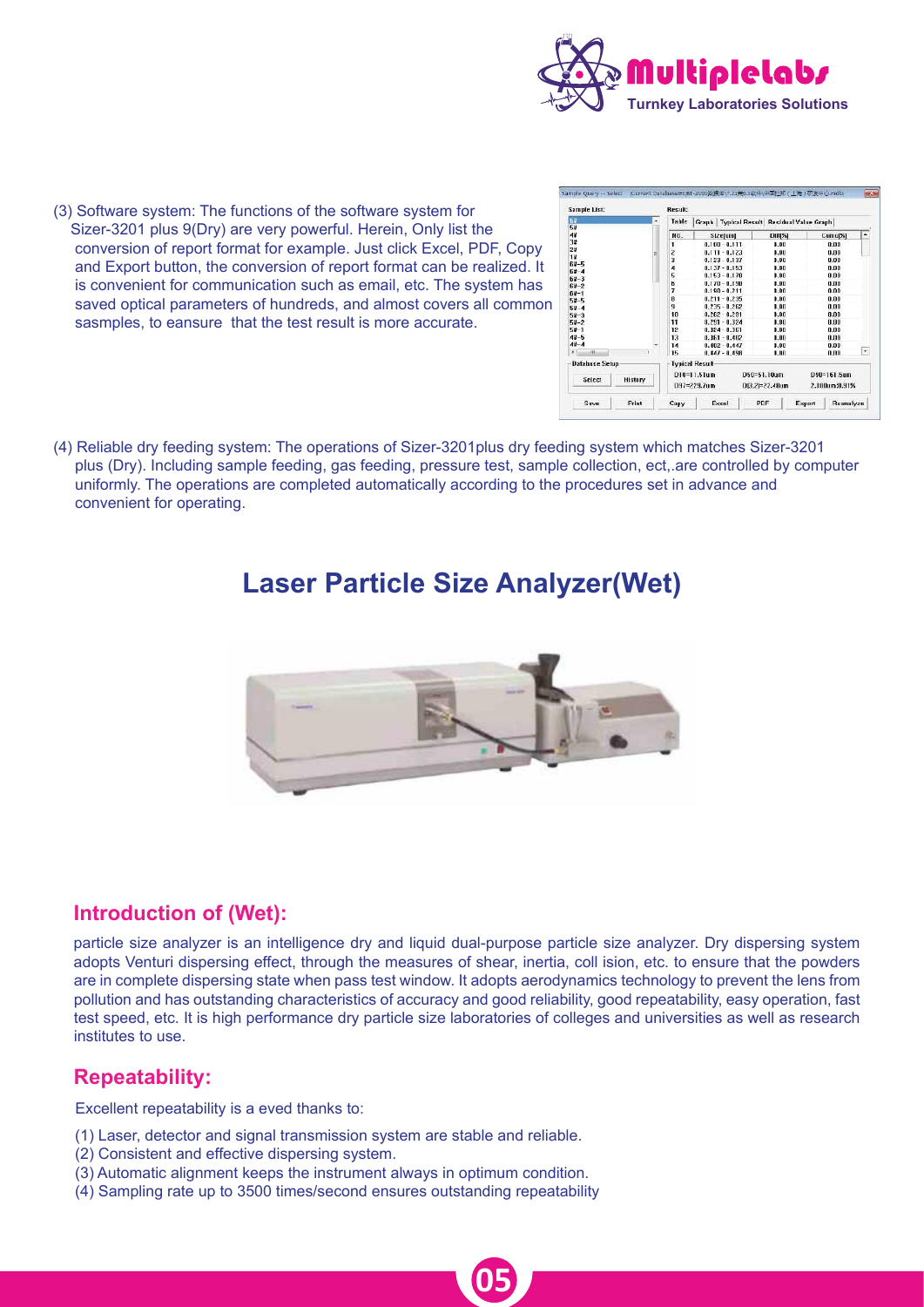

## **Repeatability Verification:**

(1) Repeatability of a serial test for same samples

|              | Scries Result                           |                                  |                                    |                                  |                                  |                                  |                                  |
|--------------|-----------------------------------------|----------------------------------|------------------------------------|----------------------------------|----------------------------------|----------------------------------|----------------------------------|
|              | Table Graph                             |                                  |                                    |                                  |                                  |                                  |                                  |
| NU.          | 13(m)<br>2.1TL                          | 3.226                            | $D10$ (an) $ $ $D20$ (an)<br>4.446 | DSD (un)<br>8.945                | D75 (an) D90 (an)<br>16.21       | 26.6B                            | 197 (un)<br>41.71                |
|              | 2.173<br>2.173<br>2.171<br><b>2.1TL</b> | 3.227<br>3.227<br>3.225<br>3.226 | 4.447<br>4.446<br>4.444<br>4.446   | 8.947<br>6.945<br>8.944<br>8.945 | 16.21<br>16.21<br>16.20<br>16.20 | 26.6B<br>26.6B<br>26.67<br>Z6.6B | 41.71<br>41.71<br>41.70<br>41.71 |
| Aver<br>Rep. | 2.169<br>2.171                          | 3.225<br>3.226<br>0.04%          | 4.443<br>4.446                     | 8.943<br>8.945<br>0.02%          | 16.20<br>15.21                   | 26.67<br>26.68<br>0.03%          | 41.70<br>41.71                   |
|              |                                         |                                  |                                    |                                  |                                  |                                  |                                  |
|              |                                         |                                  |                                    |                                  |                                  |                                  |                                  |
|              |                                         |                                  |                                    |                                  |                                  |                                  |                                  |
|              |                                         |                                  |                                    |                                  |                                  |                                  |                                  |
| Save         |                                         | Print                            |                                    | 取消                               |                                  |                                  |                                  |

#### **About Repeatability**

Repeatability is primary index of particle size analyzer. It is worthless for particle size analyzer if repeatability is not good. Repeatability is related to the instrument, also, related to the operator, voltage, water quality and interference. It is a reflection of integrated factors.

#### (2) Repeatability of re-sampling tests





## **Accuracy**

Excellent accuracy is achieved thanks to

(1) The use of a dual lenses optical system (DLOS) invented by Analytical Technologies, it improves the precision of the analysis compared to single lenses system

(2) The use of 84 detectors plus high performance software, provides excellent resolution regardless the sample has a single model or multi model distribution.

(3) Complete sample preparation system including circulation, ultrasonic dispersing, stirring, auto water supply and auto cleaning.

**06**

(4) Use of size standard to verify the accuracy of the results.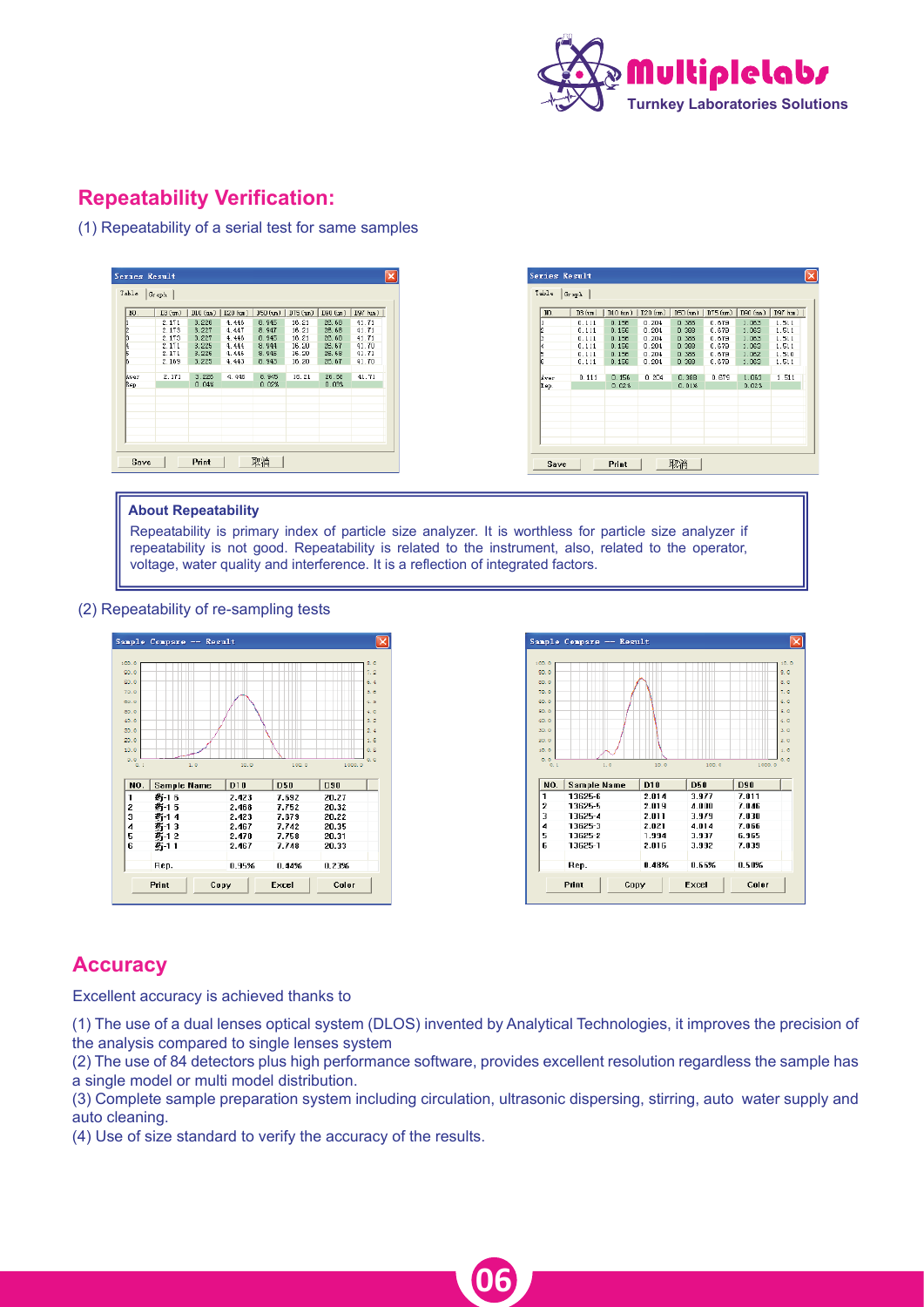

## **Verifications of accuracy**

| <b>Letter of Notice for Ability Verification Plan Results</b>                                                                                                          |           |                                |                                      |                                    |                      |  |  |
|------------------------------------------------------------------------------------------------------------------------------------------------------------------------|-----------|--------------------------------|--------------------------------------|------------------------------------|----------------------|--|--|
| <b>Test Item</b>                                                                                                                                                       | Sample    | <b>Lab Result</b><br>$(\mu m)$ | <b>Designated Value</b><br>$(\mu m)$ | <b>Deviation</b><br>Percentage (%) | Result<br>Evaluation |  |  |
| <b>Main Diameter</b>                                                                                                                                                   | 2017FT-A1 | 13.55                          | 14.06                                | $-3.6$                             | <b>Satisfied</b>     |  |  |
| $\cdot$ D <sub>Mean</sub>                                                                                                                                              | 2017FT-A2 | 12.26                          | 12.55                                | $-2.3$                             | <b>Satisfied</b>     |  |  |
| <b>Median Diameter</b>                                                                                                                                                 | 2017FT-A1 | 13.49                          | 14.04                                | $-4.1$                             | <b>Satisfied</b>     |  |  |
| $D_{50}$                                                                                                                                                               | 2017FT-A2 | 12.27                          | 12.54                                | $-2.2$                             | <b>Satisfied</b>     |  |  |
| Note: if absolute value of deviation percentage is less than or equal to 10%, it is satisfied result: if absolute<br>value is more than 10%, it is unsatisfied result. |           |                                |                                      |                                    |                      |  |  |

b) Compare with test results of overseas advanced laser Partical size analyzer: Good consistency.

| Caco <sub>3</sub> | D <sub>10</sub> | D50   | D <sub>90</sub> |
|-------------------|-----------------|-------|-----------------|
| Other brand       | 0.981           | 5.144 | 19.122          |
| <b>Sizer</b>      | 0.943           | 4.936 | 19.22           |

| Silicon Dioxide | D10   | D <sub>50</sub> | D <sub>90</sub> |
|-----------------|-------|-----------------|-----------------|
| Other Brand     | 39.89 | 60.499          | 91.083          |
| <b>Sizer</b>    | 37.08 | 60.64           | 93.83           |





c) Use Sizer standard sample to verify accuracy and test value is identical with standard value.

**07**

#### **Reliable performance and easy operation**

Reasons for low failure rate:

(1) Use of high quality components.

(2) Components are inspected and recorded for traceability. A 48-hour failure test before instruments leaves the factory. (3) Use of advanced technologies such as dry burning-resistant ultrasonic, auto alignment, dew-point temperature detecting and others

(4) Comply with CE, FDA 21 CFR Part 11 and ISO 9001-2008 certification.

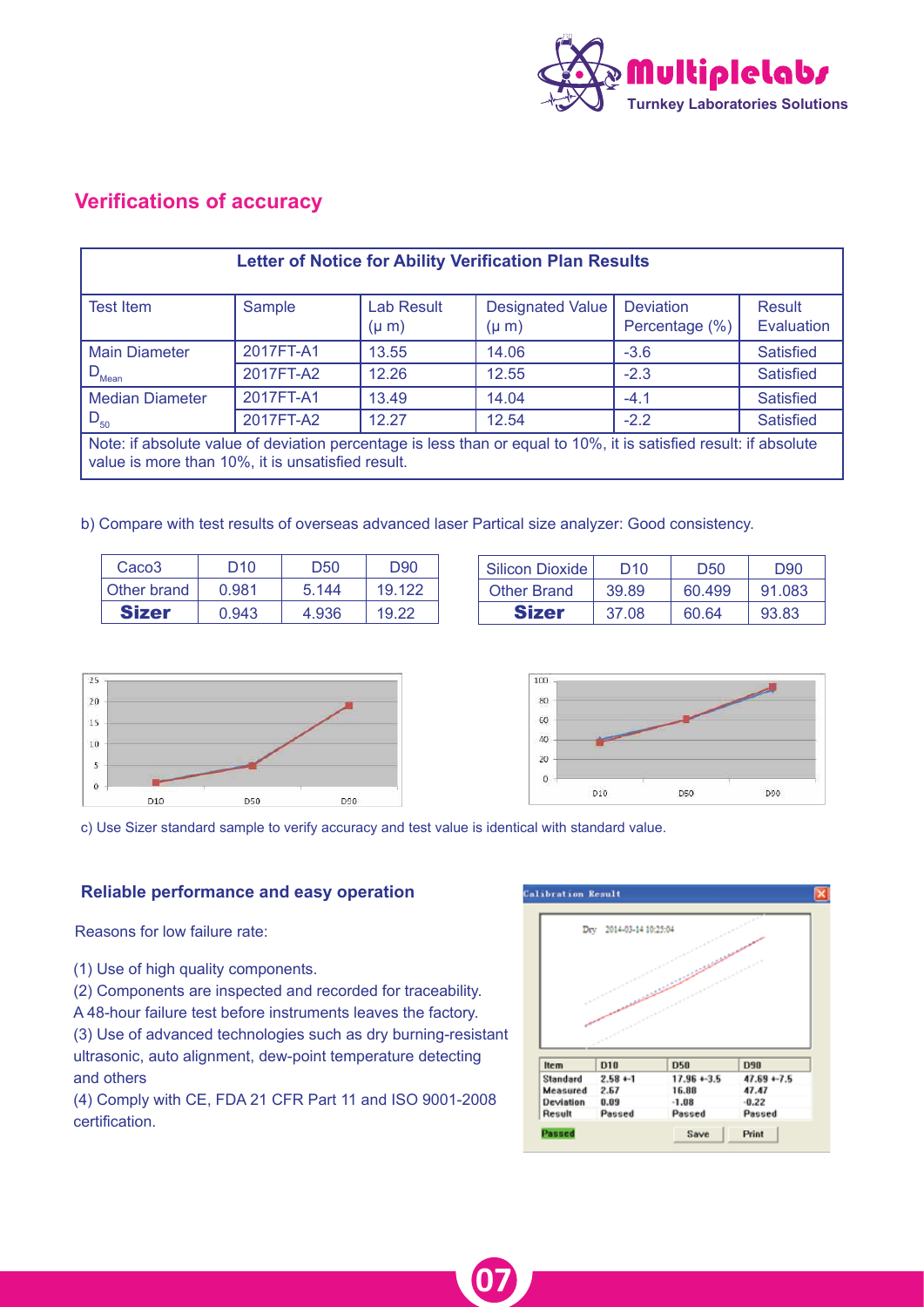

## **Easy operation:**

Intelligent standard operation procedure (SOP) design: Just add sample, system can complete the operations such as water supply, dispersing, circulation, concentration adjustment, test, drainage, cleaning, print, storage, etc. If the concentration is high, the system will dilute automatically. If the concentration is low, the system will show "add the sample", to guarantee that the concentration always keeps optimum status. The direct effect of full-automation is not just for easy operation. More importantly, it reduces the errors caused by human factors and improves test precision.



## **Unique technology and reliable quality**

Reliable circulating and dispersing system:

Sizer-3201 automatic liquid circulating and dispersing system which matchesin cluded anti-dry ultrasonic disperser,centrifual circulating pump, auto water supply system, auto drianage system and auto overflow system. It applies to all kinds of samples and ensures that sample can be dispersed completely. The accurancy and repeatability of the test is guaranteed.



Unique conversion technology between dry and liquid: The instrument provides Sizer-3201 wet feeding system and Sizer-3201 feeding system. Just change feeding system and set corresponding software, then conversion between dry and wet can be completed quickly.

#### **Auto alignment technology:**

Auto alignment system individually invented by Analytical is composed of stepping motor, precise guide rail, subdivision controller and software system. Its function is to let the center point of photodetector which is installed on it always keep optimum location, to guarantee accuracy and precision of the measurement.



| Sample Link<br>٩Ď |       | Result:<br>Table       |                             | Graph   Typical Reneft   Renidual Value Graph |        |                               |   |  |
|-------------------|-------|------------------------|-----------------------------|-----------------------------------------------|--------|-------------------------------|---|--|
| ID 46<br>it) as   |       | NO.                    | Slicked                     | <b>DRPQ</b>                                   |        | CamaDQ                        |   |  |
| 87-03             |       |                        | E.C.B - 650.9               | 0.00                                          |        | 0.00                          |   |  |
| 緊急                |       | ž                      | $0.180 - 0.111$             | 6,00                                          |        | 00.0                          |   |  |
|                   |       | ä                      | $0.111 - 0.123$             | 6,00                                          |        | 6.00                          |   |  |
| WorkSample-3      |       |                        | $0.123 - 0.137$             | 8,00                                          |        | 0.00                          |   |  |
| WorkSample 2      |       |                        | $0.137 - 0.153$             | 0.00                                          |        | 0.80                          |   |  |
| WorkSample-1      |       |                        | $0.153 - 0.170$             | 6.00                                          |        | 0.80                          |   |  |
|                   |       | ř                      | 0.170 - 0.189               | 0.00                                          |        | 6.00                          |   |  |
|                   |       |                        | $0.189 - 0.211$             | 0.00                                          |        | 0.00                          |   |  |
|                   |       |                        | 0.211 - 0.215               | 0.12                                          |        | 6,12                          |   |  |
|                   |       | 10                     | 0.235 0.261                 | 6.53                                          |        | 6.65                          |   |  |
|                   |       | $\mathbf{1}$           | 0.261 - 0.291               | 1.32                                          |        | 1.57                          |   |  |
|                   |       | 12                     | 8,251 0.324                 | 2,33                                          |        | 4.30                          |   |  |
|                   |       | 13                     | $0.328 - 0.360$             | 3.57                                          |        | 7.87                          |   |  |
|                   |       | 14                     | $0.368 - 0.401$             | 5.35                                          |        | 13.22                         |   |  |
| ŵ                 | 团     | 15                     | 8,483 - 8,445               | 4.40                                          |        | 28.62                         | ٣ |  |
| Database Schap    |       | <b>Typical Flesult</b> |                             |                                               |        |                               |   |  |
| Select<br>History |       |                        | D1018.376pm<br>D100-2-431um | <b>DMI-D.595um</b><br>DD.ZJ-0.57Aum           |        | DV0+1.159um<br>2.000um/23.60% |   |  |
| Seive             | Point | Copy                   | Execol.                     | <b>POF</b>                                    | Expart | Reamsiyee                     |   |  |

### **Software system:**

**08**

The functions of the software system for Analytical SD are very powerful. Herein, only list the conversion of report format for example. Just click Excel, PDF, Copy and Export button, the conversion of report format can be realized. It is convenient for communication such as email and so on.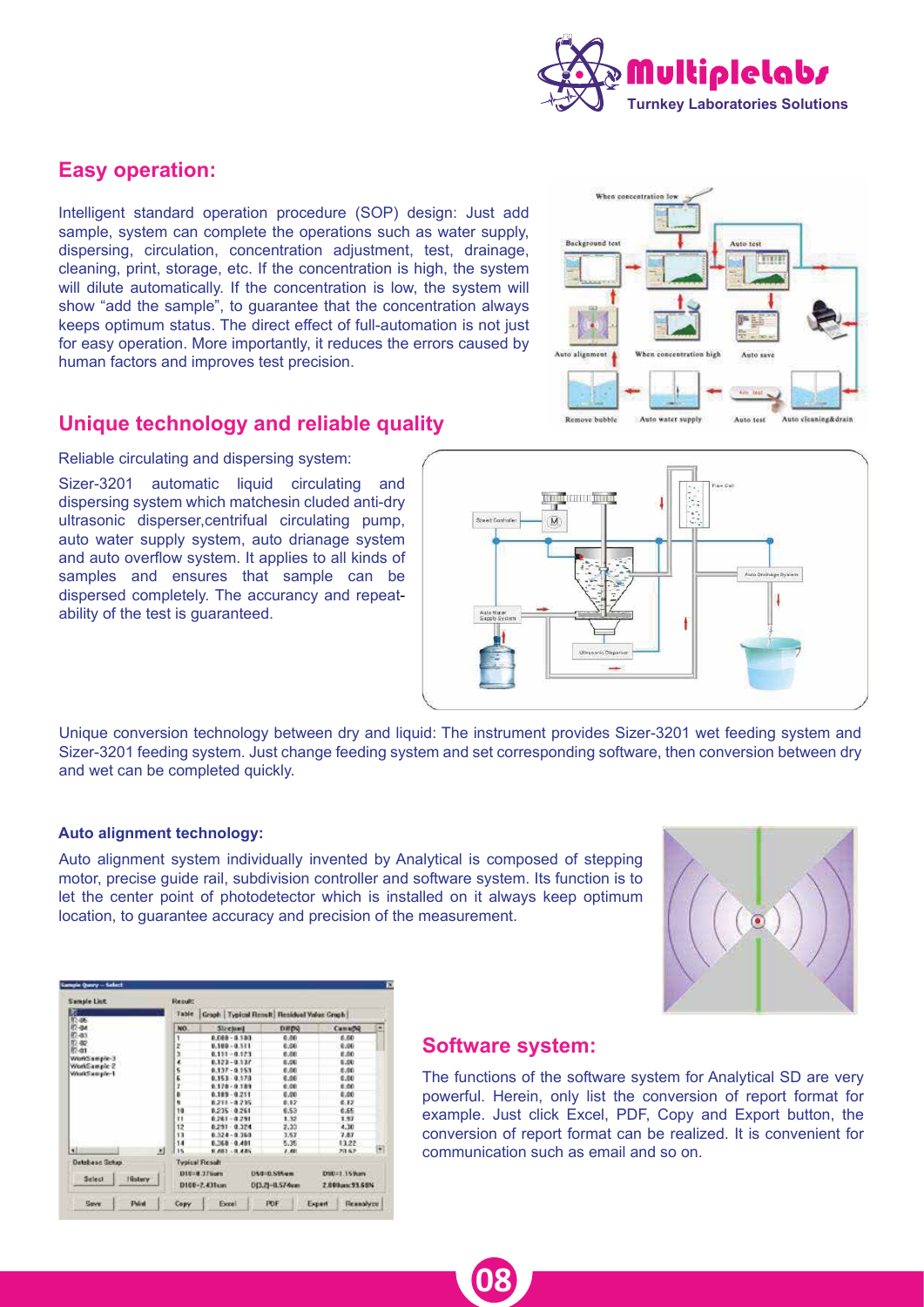

## **Specification**

| <b>Testing parameter</b>        | <b>Material</b>                                                 |
|---------------------------------|-----------------------------------------------------------------|
| Particle size distribution      | Suspension, emulsion, dry powder                                |
| General                         | <b>Sizer</b>                                                    |
| <b>Theory</b>                   | <b>Laser diffraction</b>                                        |
| Analysis theory                 | Mie and Fraunhofer                                              |
| <b>Testing speed</b>            | 3kHz                                                            |
| <b>Typical measurement time</b> | $\leq$ 10 second                                                |
| <b>Size Range</b>               | $0.1 - 1000$ um                                                 |
| Number of size classes          | More than 100 customized grades                                 |
| Accuracy                        | Wet ≤1% (GBRM D50), Dry ≤3% (GBRM D50)                          |
| <b>Repeatability</b>            | Wet $\leq$ 1% (GBRM D50), Dry $\leq$ 3% (GBRM D50)              |
| <b>Resolution ratio</b>         | Single peak, double peak multi-peak                             |
| <b>Optics</b>                   |                                                                 |
| <b>Red light</b>                | Max. 3mW Semiconductor optical fiber laser, 635nm               |
| Lens arrangement                | Single lens                                                     |
| Lens design                     | <b>F-Theta Lenses</b>                                           |
| <b>Effective focal length</b>   | <b>223mm</b>                                                    |
| Arrangement                     | Log-spaced array                                                |
| Quantity                        | 84-pieces (forward, sideway)                                    |
| Light path adjustment           | Intelligent automatic alignment                                 |
| <b>Dispersion type</b>          | Wet & Dry                                                       |
| <b>Dispersion system</b>        | Ultrasound 50W, 38KHz Dry buring-resistant protection system    |
| <b>Water circulation</b>        | Centrifugal pump, 500-2500ml/min, auto water intake and rinsing |
| <b>Water capacity</b>           | 600 ml                                                          |
| Dispersion system available     | Solvent compatible system                                       |
| Air flowrate                    | 400-6000L/min                                                   |
| Air compressor                  | Gas container > 60L, Pressure < 8bar                            |
| <b>Vacuum Cleaner</b>           | Wet dust collector or bag filter                                |
| Air filter                      | 3um, 0.3um, 0.01um                                              |
| 21 CFR Part 11                  | Wet ≤1% (GBRM D50), Dry ≤3% (GBRM D50)                          |
| <b>Resolution ratio</b>         | Single peak, double peak multi-peak                             |